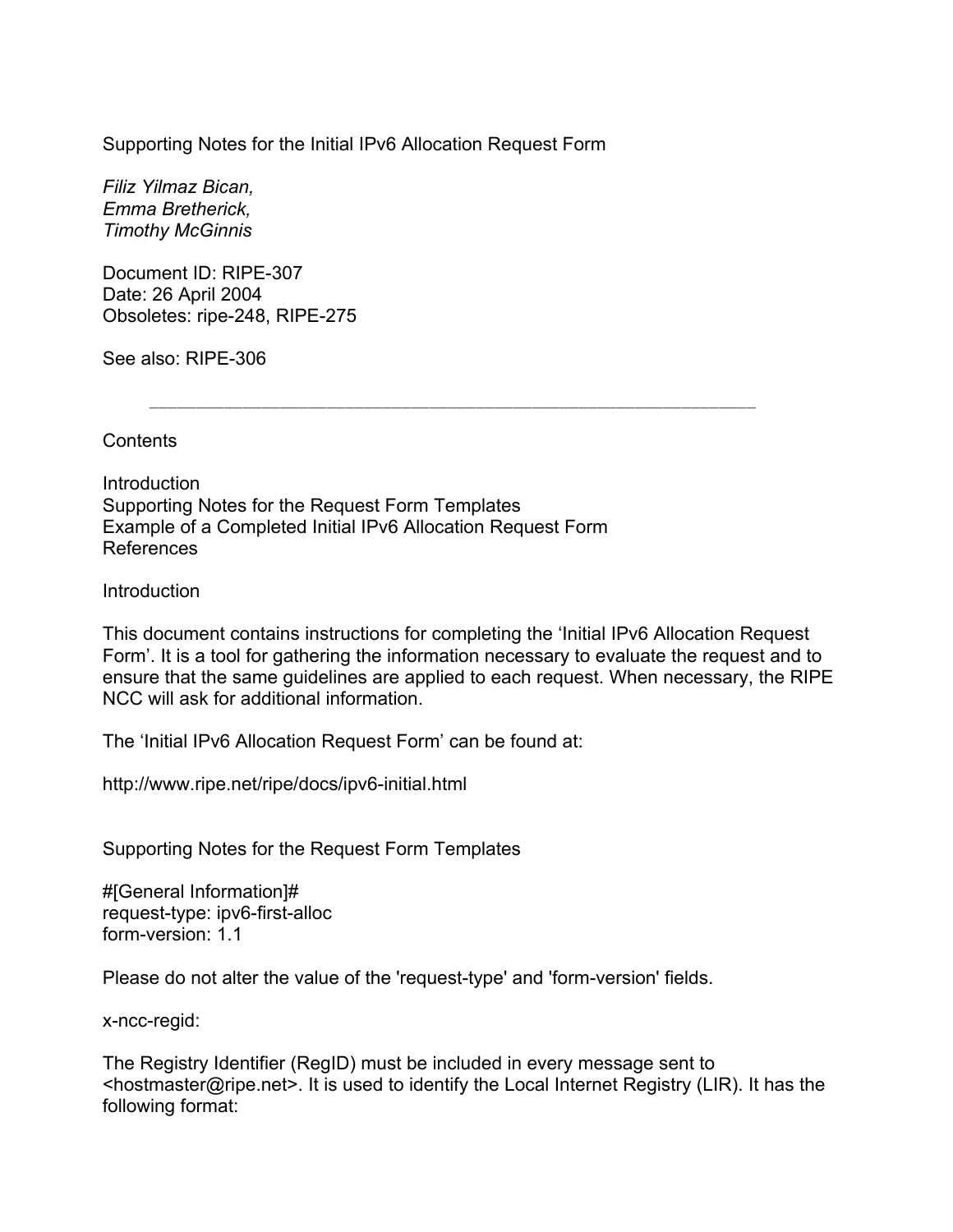<country code>.<organisation name>

Warning: Requests sent to the RIPE NCC that lack a proper RegID (x-ncc-regid) will bounce back to the sender.

#[OVERVIEW OF ORGANISATION TEMPLATE]# %

% Question 1: Please provide a short description of the % organisation requesting the IPv6 address space. org-description:

In this field you should include all relevant information about the organisation requesting the address space. This can include the types of services (e.g. connectivity) provided, the geographical areas served, the types of customers served, etc.

%

% Question 2: Is this IPv6 request for the entire

% organisation or will other parts of the organisation also

% be requesting an allocation?

for-whole-or-part-of-the-organisation:

In this field, indicate if this is the only allocation that your company will be requesting.

%

% Question 3: Will your organisation also be requesting (or

% do you already have) an IPv6 allocation from another

% Regional Internet Registry (RIR)? Please specify each

% allocation separately in an "other-allocation" field below. other-allocation:

If you do not have an allocation from another RIR and you do not expect to request one enter "No".

If you have an allocation from another RIR, please enter the range (in prefix notation) in this field.

#[REQUESTER TEMPLATE]# % % Please enter the details of the person at your LIR who is % submitting this request. name: phone: fax-no: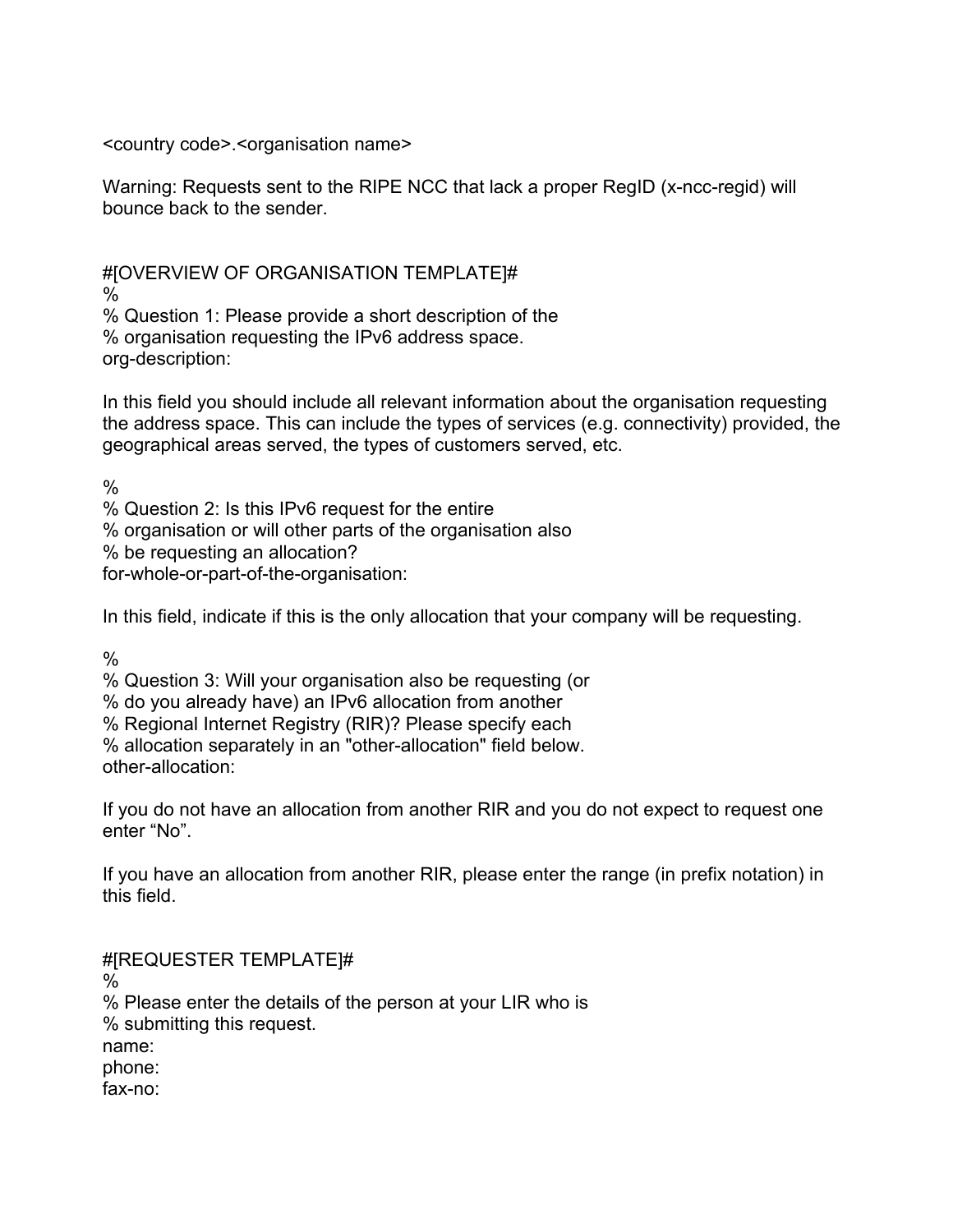e-mail: nic-hdl:

A nic-handle (nic-hdl) is a unique identifier for a person or a role object. It is generated by the database when creating the object. It has the following format: <initials>[number]-RIPE

For example: HOHO15-RIPE

More information can be found at:

http://www.ripe.net/ripe/docs/databaseref-manual.html

#[IPv6 ALLOCATION USAGE PLAN]#  $\frac{0}{6}$ % Prefix When Used % Length Immediate 1yr 2yr Purpose subnet:

This table represents each subnet and a description of the usage of the requested address space. Please repeat the 'subnet' field for all subnets required for this request.

The requesting LIR must state that it plans to make 200 or more /48 assignments to End User sites within 24 months of receiving the allocated IPv6 address space.

Showing each of the 200+ /48 assignments individually is not required. You can group them into larger blocks as long as you state in the 'Purpose' column how many /48s will be used per block.

In the 'Prefix Length' column please enter the amount your organisation plans to use per subnet in IPv6 slash notation.

In the 'Immediate' column please enter an x if you plan to use the subnet within three months. If the subnet will not be in use please enter a dash (-).

In the '1yr' column please enter an x if you plan to use the subnet within one year. If the subnet will not be in use please enter a dash (-).

In the '2yr' column please enter an x if you plan to use the subnet within two years. If the subnet will not be in use please enter a dash (-).

In the 'Purpose' column please enter a short description of how the IP addresses being requested will be used.

If an adequate explanation of the use of a subnet cannot be given in the space provided please title each subnet and provide a detailed explanation below the table.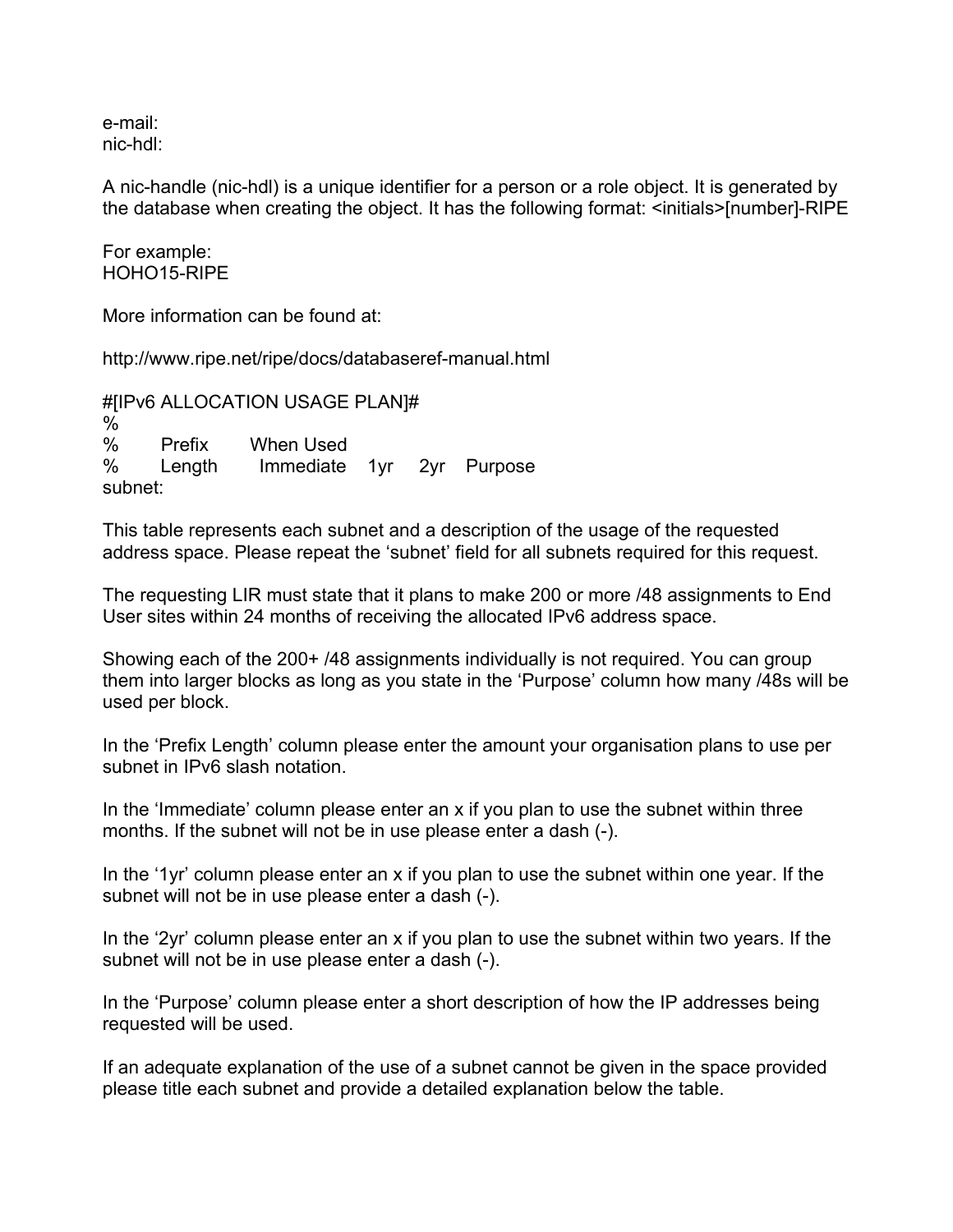#[DATABASE TEMPLATE(S)]#

%

% Please fill in the necessary details below so that the % Hostmaster can create an inet6num object after allocating % a block to you. If it is necessary to create a maintainer object

% please include that template too.

inet6num:

netname: descr: Provider Local Registry descr: \*specify the name of the LIR's organisation\* country: \*specify the country code\* org: \*specify org ID here\* admin-c: \*insert nic-handle of administrative contact\* tech-c: \*insert nic-handle of technical contact\* status: ALLOCATED-BY-RIR mnt-by: RIPE-NCC-HM-MNT mnt-lower: \*specify mntner name here\* notify: \*specify e-mail address\* changed: hostmaster@ripe.net source: RIPE

The "inet6num:" attribute (the IPv6 network range) should be left blank. It will be chosen by the RIPE NCC from the available IPv6 address space allocated to it by the Internet Assigned Numbers Authority (IANA).

The "netname:" attribute should be left blank. It will be chosen by the RIPE NCC.

The first "descr:" attribute will always indicate that this network is allocated to a Provider LIR. In the second "descr:" attribute enter the registered/legal organisation name of the LIR.

The "country:" attribute describes the country or countries the network will operate in. If the network is multi-national a "#" can be used to allow multiple ISO country codes to be listed using a single "country:" attribute.

For example: country: NL # ES IT

The "org:" attribute should specify the Org ID for the organisation that will use the address space. This object must be created in advance.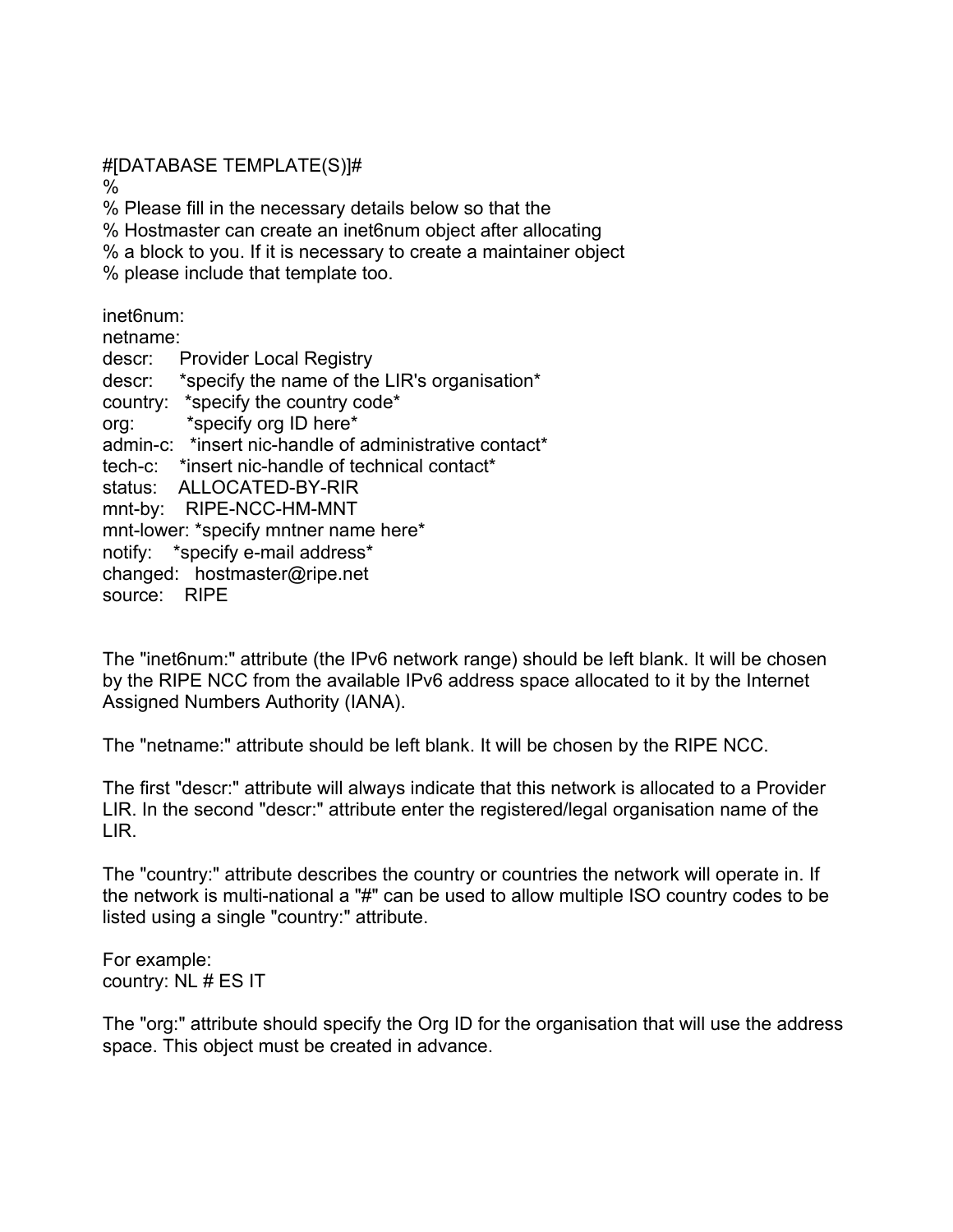The "admin-c:" attribute contains the nic-hdl for the administrative contact person at the LIR. This person should be administratively responsible for the network. A **role** object nichdl can also be used in this attribute.

The "tech-c:" attribute contains the nic-hdl for the technical contact person at the LIR. This person should have technical knowledge of the network and will preferably be working onsite. A **role** object nic-hdl can also be used in this attribute.

The "status:" attribute must be ALLOCATED-BY-RIR.

The "mnt-by:" attribute must be RIPE-NCC-HM-MNT.

The "mnt-lower:" attribute provides hierarchical authentication. It is used to authenticate the creation of more specific inet6num objects within the allocation block. The LIR's maintainer must be referenced here.

The "notify:" attribute specifies the e-mail address that will receive notifications of any changes made to the object.

The "changed:" attribute must be hostmaster@ripe.net.

The "source:" attribute must be RIPE.

If you already have a maintainer there is no need to complete the **mntner** template below.

| mntner:                   | *specify mntner name here*                    |  |  |  |
|---------------------------|-----------------------------------------------|--|--|--|
| descr:                    | *descriptive comments*                        |  |  |  |
| admin-c:                  | *insert nic-handle of administrative contact* |  |  |  |
| tech-c:                   | *insert nic-handle of technical contact*      |  |  |  |
| upd-to:                   | *specify e-mail address*                      |  |  |  |
| $mnt-nfy$ :               | *specify e-mail address*                      |  |  |  |
| auth:                     | *specify authorisation*                       |  |  |  |
| $mnt-by:$                 | *specify mntner name here*                    |  |  |  |
| referral-by: RIPE-DBM-MNT |                                               |  |  |  |
| changed:                  | hostmaster@ripe.net                           |  |  |  |
| source:                   | <b>RIPE</b>                                   |  |  |  |

The "mntner:" attribute should reflect the LIR's organisation name.

The "descr:" attribute should be used to give a short description of the object.

For example:

"Maintainer for objects of <organisation name>"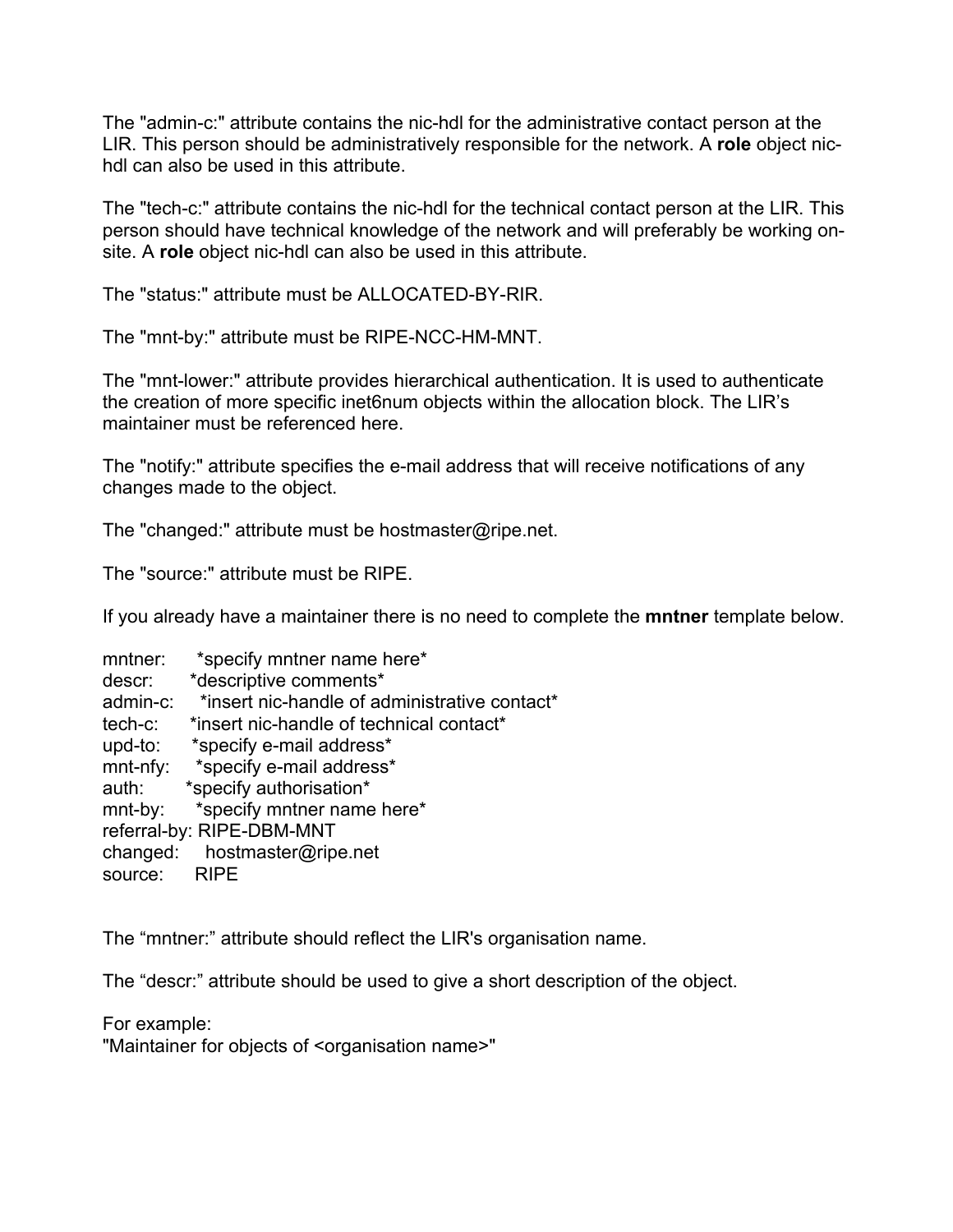The "upd-to:" attribute specifies the e-mail address that will be notified of all failed attempts to modify objects protected by the maintainer.

The "mnt-nfy:" attribute specifies the e-mail address that will be notified of all successful updates to objects protected by the maintainer.

The "auth:" attribute specifies the authentication scheme you have chosen to protect your objects. The different schemes can be found at:

http://www.ripe.net/ripencc/pub-services/db/security.html

PGP cannot be used as authentication when creating a maintainer. If you wish to use PGP you must choose another authentication and then modify the object after its creation.

In the "mnt-by:" attribute you should enter the name of the maintainer protecting this object. Usually this will be the same value as the "mntner:" attribute, as the object will protect itself.

The "referral-by:" attribute must be RIPE-DBM-MNT.

The "changed:" attribute must be hostmaster@ripe.net.

The "source:" attribute must be RIPE.

#[REQUIRED INFORMATION]#

%

% 1. IPv6 address space is allocated to LIRs according to

% policies set by the RIPE community.

%

% It should be noted that, as stated in the IPv6 policy

% document, IPv6 address space is not considered property.

% IPv6 address space is licensed for use rather than owned.

%

% Please confirm that you have read the policy document

% "IPv6 Address Allocation and Assignment Policy" and agree

% to abide by it. The document can be found in the RIPE

% Document Store at:

%

% http://www.ripe.net/ripe/docs/ipv6-policies.html confirmation:

Please state that you have read the IPv6 policy document and agree to follow the RIPE IPv6 policy.

 $\frac{0}{0}$ 

% 2. If your organisation has a web site detailing your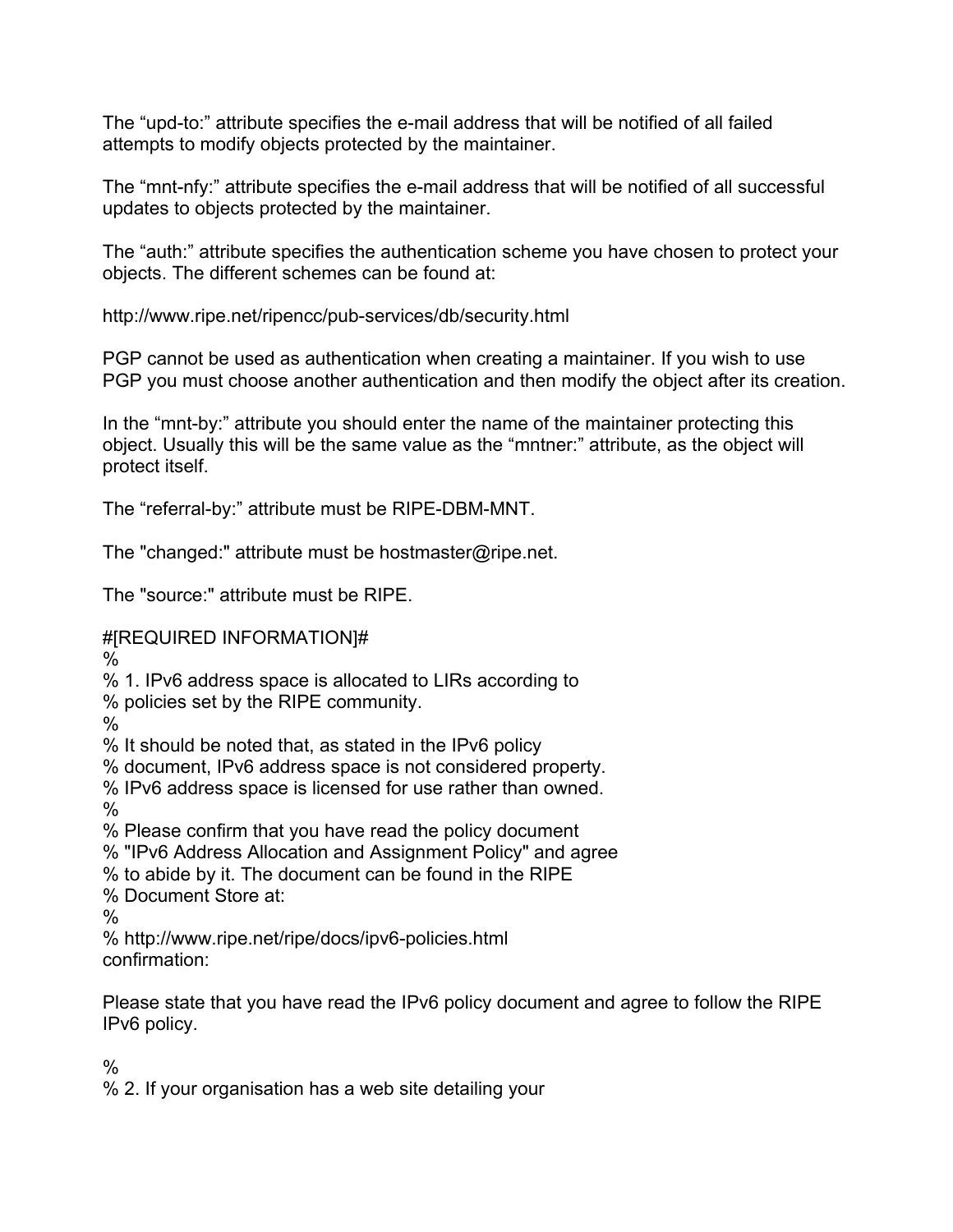% planned IPv6 services, please provide the URL below: website:

#[INSERT SUPPLEMENTAL COMMENTS]#

%

% Please add any supplementary information that you think % may facilitate the evaluation of this request below.

You may use this area/space for any additional comments you feel are important and did not fit within the previous templates.

## #[END OF REQUEST]#

Please insert your signature in plain text (with your full name) after the above header. The Robot will not process any information included here.

Example

#[GENERAL INFORMATION]# request-type: ipv6-first-alloc form-version: 1.1 x-ncc-regid: nn.santa

#[OVERVIEW OF ORGANISATION TEMPLATE]# %

% Question 1: Please provide a short description of the

% organisation requesting the IPv6 address space.

org-description: Santa's Workshop Inc. is an ISP serving the Christmastown community. We are located in Christmastown and peer at the XMAS-IX. We provide GPRS, Cable, DSL, Leased Line, Co-location and other Internet services. We serve both business and residential customers.

 $\frac{0}{0}$ 

% Question 2: Is this IPv6 request for the entire

% organisation or will other parts of the organisation also

% be requesting an allocation?

for-whole-or-part-of-the-organisation: This request is for all of Santa's Workshop Inc.

 $\frac{0}{0}$ 

% Question 3: Will your organisation also be requesting (or

% do you already have) an IPv6 allocation from another

% Regional Internet Registry (RIR)? Please specify each

% allocation separately in an "other-allocation" field below.

other-allocation: No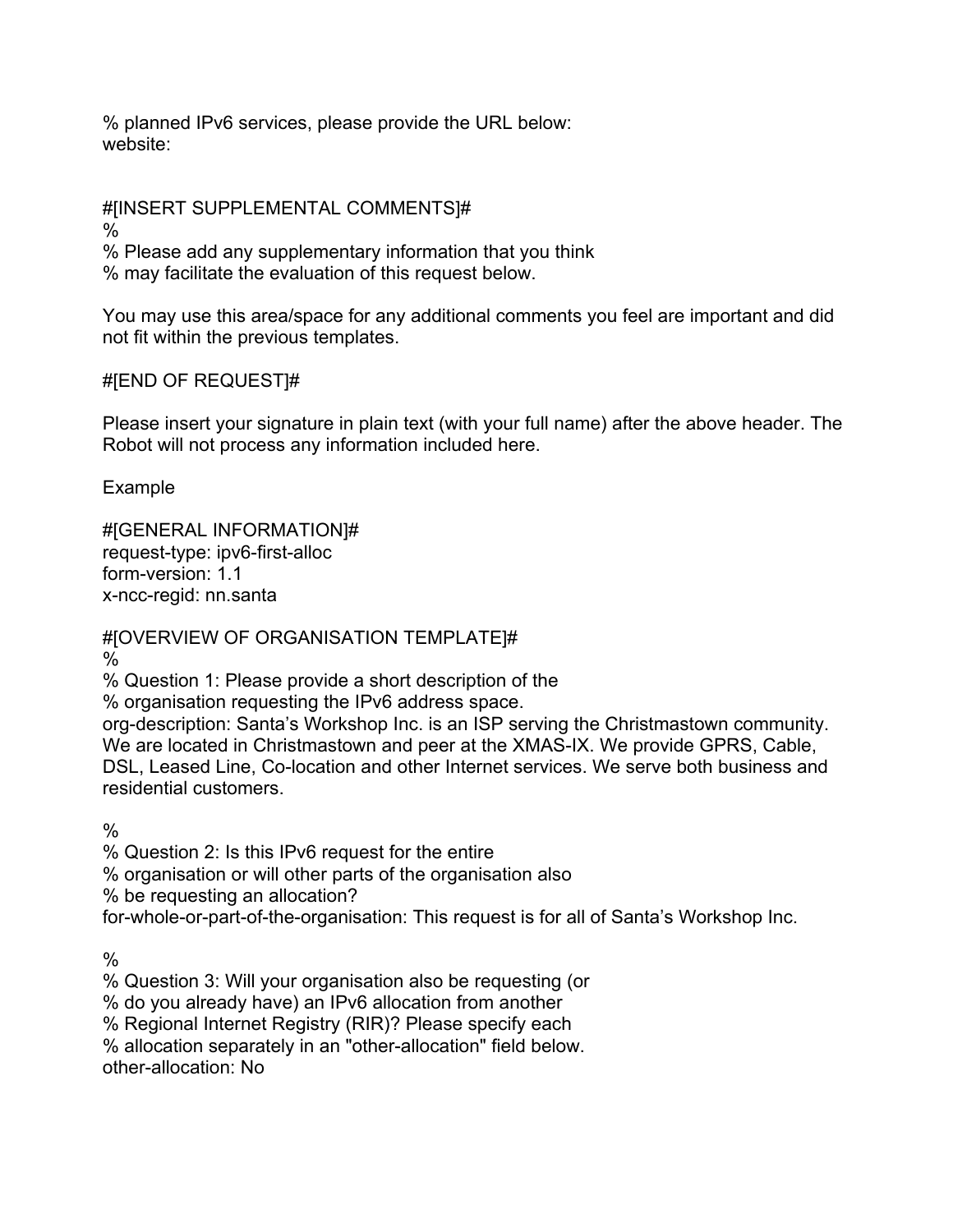$\frac{0}{0}$ % Please note that a Local Internet Registry (LIR) can % request an allocation for itself only and not on behalf of % another organisation.  $\frac{0}{0}$ 

#[REQUESTER TEMPLATE]# % % Please enter the details of the person at your LIR who is % submitting this request. name: Santa Claus phone: +999 555 5555 fax-no: +999 555 5556 e-mail: santa.claus@nowhere.nn nic-hdl: HOHO15-RIPE

#[IPv6 ALLOCATION USAGE PLAN]#

| %           |        |                          |    |                          |
|-------------|--------|--------------------------|----|--------------------------|
| %           | Prefix | When Used                |    |                          |
| %           | Length | Immediate 1yr 2yr        |    | Purpose                  |
| subnet: /48 |        | X.                       | X. | Santa's Workshop Inc. HQ |
| subnet: /42 |        | $\overline{\phantom{a}}$ | X. | $/48$ for each elf $(1)$ |
| subnet:     | /38    | $\overline{\phantom{0}}$ |    | Cable services (2)       |

## #[DATABASE TEMPLATE(S)]#

%

% Please fill in the necessary details below so that the

% Hostmaster can create an inet6num object after allocating

% a block to you. If it is necessary to create a maintainer object

% please include that template too.

inet6num:

| netname: |                                |
|----------|--------------------------------|
| descr:   | <b>Provider Local Registry</b> |
| descr:   | Santa's Workshop Inc.          |
| country: | NN # EG NL GB RU AE            |
| org:     | ORG-SANT1-RIPE                 |
| admin-c: | HOHO15-RIPE                    |
| tech-c:  | HOHO15-RIPE                    |
| status:  | ALLOCATED-BY-RIR               |
| mnt-by:  | RIPE-NCC-HM-MNT                |
|          | mnt-lower: SANTA-MNT           |
| notify:  | santa.claus@nowhere.nn         |
| changed: | hostmaster@ripe.net            |
| source:  | <b>RIPE</b>                    |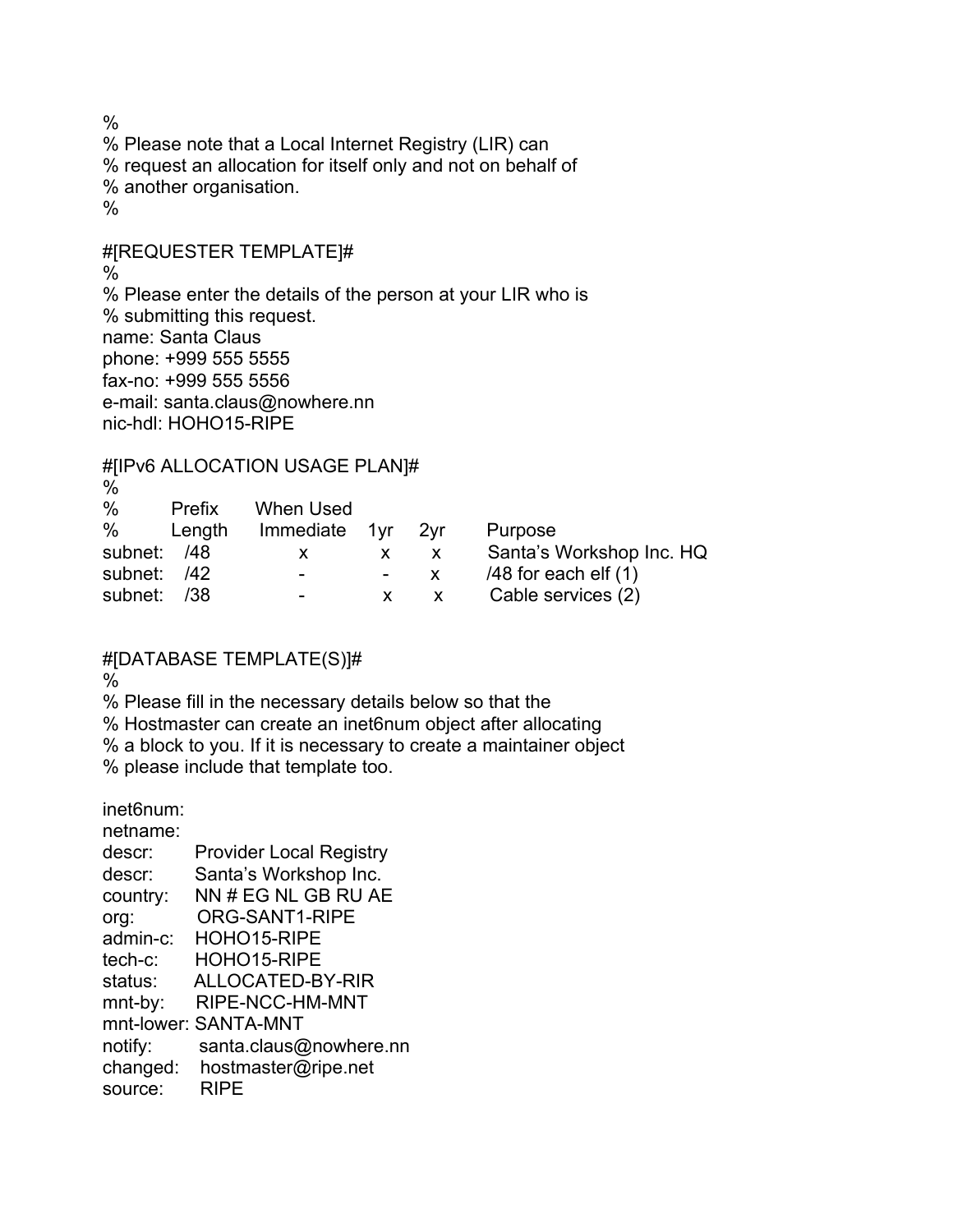#[REQUIRED INFORMATION]#

%

% 1. IPv6 address space is allocated to LIRs according to

% policies set by the RIPE community.

%

% It should be noted that, as stated in the IPv6 policy

% document, IPv6 address space is not considered property.

% IPv6 address space is licensed for use rather than owned.

 $\%$ 

% Please confirm that you have read the policy document

% "IPv6 Address Allocation and Assignment Policy" and agree

% to abide by it. The document can be found in the RIPE

% Document Store at:

 $\frac{0}{0}$ 

% http://www.ripe.net/ripe/docs/ipv6-policies.html

confirmation: We have read the IPv6 policy document and agree to follow the RIPE IPv6 policy. We do not consider IPv6 address space as property.

%

% 2. If your organisation has a web site detailing your

% planned IPv6 services, please provide the URL below:

website: http://xmas.nn/ipv6/itscoming.html

#[INSERT SUPPLEMENTAL COMMENTS]#

%

% Please add any supplementary information that you think

% may facilitate the evaluation of this request below.

(1) A /48 will be assigned to each elf for home broadband connection. We expect to be employing 64 elves within two years.

(2) Each commercial cable subscriber will receive a /48.

A link to our IPv6 network diagram can be found at: http://www.ripe.net/ripencc/pics/topology-mapv6.jpg

#[END of REQUEST]#

Best Regards, Santa Claus

Network Administrator Santa's Workshop Inc.